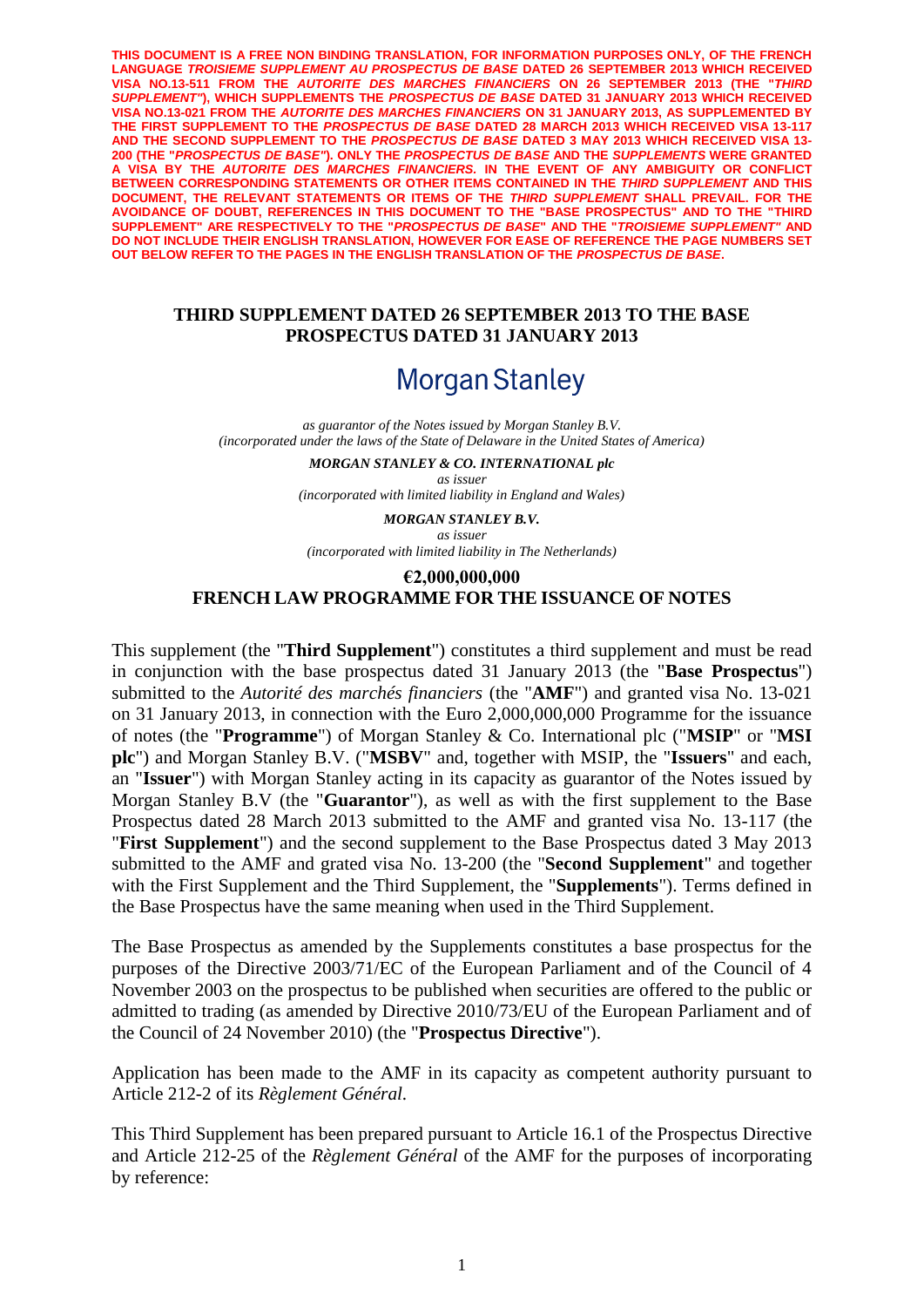(i) Morgan Stanley's quarterly report on Form 10-Q for the quarterly period ended 31 March 2013 (the "**Morgan Stanley's First Quarterly Report for 2013**"),

(ii) Morgan Stanley's quarterly report on Form 10-Q for the quarterly period ended 30 June 2013 (the "**Morgan Stanley's Second Quarterly Report for 2013**"),

(iii) the Annual Report and Financial Statement for the year ended 31 December 2012 of MSIP (the "**2012 MSIP Annual Report and Financial Statement**"),

(iv) the half yearly financial report of MSIP for the period ended 30 June 2013 (the "**2013 MSIP Half Yearly Financial Report**"),

(v) the Annual Report and Financial Statement for the year ended 31 December 2012 of MSBV (the "**2012 MSBV Annual Report and Financial Statement**") and

(vi) the interim financial report of MSBV for the period ended 30 June 2013 (the "**2013 MSBV Interim Financial Report**"),

and giving information with regard to the Issuer and the Notes to be issued under the Programme supplemental to the information already contained or incorporated by reference in the Base Prospectus. This Third Supplement also modifies Element B.12 (*Selected Historical Key Financial Information*) on page 4 of the Summary and page 290 of the Issuer-Specific Summary of the Base Prospectus

This Third Supplement must be read and interpreted in conjunction with the Morgan Stanley's First Quarterly Report for 2013 (in the English language), the Morgan Stanley's Second Quarterly Report for 2013 (in the English language), the 2012 MSIP Annual Report and Financial Statement (in the English language), the 2013 MSIP Half Yearly Financial Report (in the English language), the 2012 MSBV Annual Report and Financial Statement (in the English language) and the 2013 MSBV Interim Financial Report (in the English language) which have been previously filed with the AMF. The Morgan Stanley's First Quarterly Report for 2013, the Morgan Stanley's Second Quarterly Report for 2013, the 2012 MSIP Annual Report and Financial Statement, the 2013 MSIP Half Yearly Financial Report, the 2012 MSBV Annual Report and Financial Statement and the 2013 MSBV Interim Financial Report are incorporated by reference into and shall be deemed to form part of this Third Supplement.

A copy of this Third Supplement shall be available on the websites (i) of the AMF [\(www.amf-france.org\)](http://spr1.intranet.cliffordchance.com/sites/36-40545950/Documents/www.amf-france.org) and (ii) the Issuers [\(www.morganstanleyiq.eu\)](http://spr1.intranet.cliffordchance.com/sites/FR-3000-NEW/Documents/www.morganstanleyiq.eu) and copies will be available in physical or electronic form, during usual business hours on any weekday, for inspection at the principal executive offices of Morgan Stanley, the registered offices of MSIP and MSBV and at the specified offices of the Paying Agents.

The Morgan Stanley's First Quarterly Report for 2013, the Morgan Stanley's Second Quarterly Report for 2013, the 2012 MSIP Annual Report and Financial Statement, the 2013 MSIP Half Yearly Financial Report, the 2012 MSBV Annual Report and Financial Statement and the 2013 MSBV Interim Financial Report incorporated by reference in this Third Supplement to the Base Prospectus (i) are available on the website of the Guarantor [\(www.morganstanley.com\)](http://spr1.intranet.cliffordchance.com/sites/36-40545950/Documents/www.morganstanley.com) and (ii) may be obtained, without charge on request, during normal business days and hours, at the principal executive offices of Morgan Stanley and the registered offices of MSIP and MSBV and at the specified offices of the Paying Agents.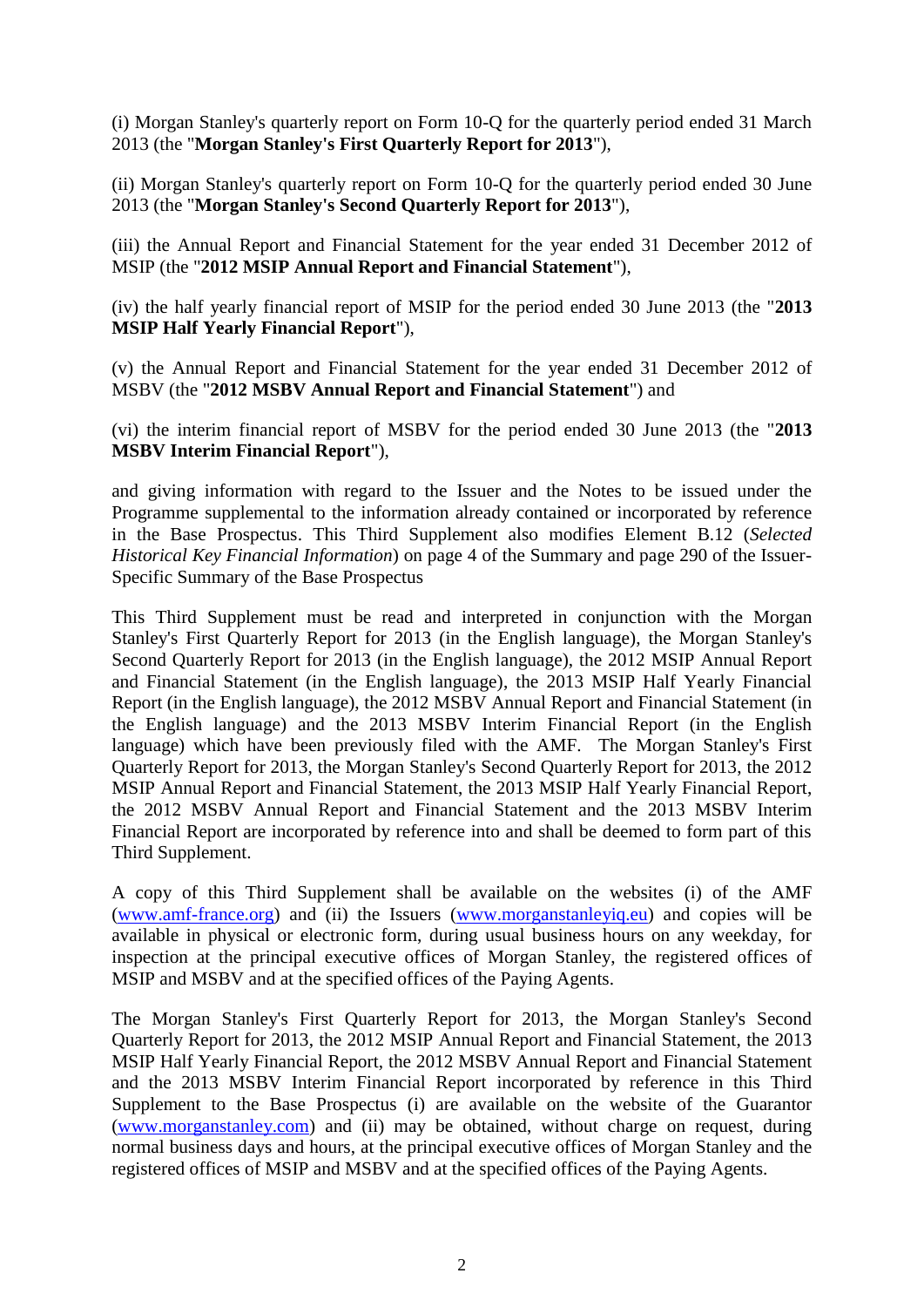In accordance with Article 16.2 of the Prospectus Directive and Article 212-25 II of the *Règlement Général* of the AMF, investors who have agreed to purchase or subscribe for Notes before this Third Supplement is published have the right, no later than 30 September 2013, to withdraw their acceptance.

Save as disclosed in this Third Supplement, no new fact, mistake or inaccuracy has occurred or has been observed which is capable of affecting the assessment of the Notes since the publication of the Base Prospectus.

To the extent that there is any inconsistency between any statement in this Third Supplement and any statement in or incorporated by reference into the Base Prospectus, the statements of this Third Supplement shall prevail.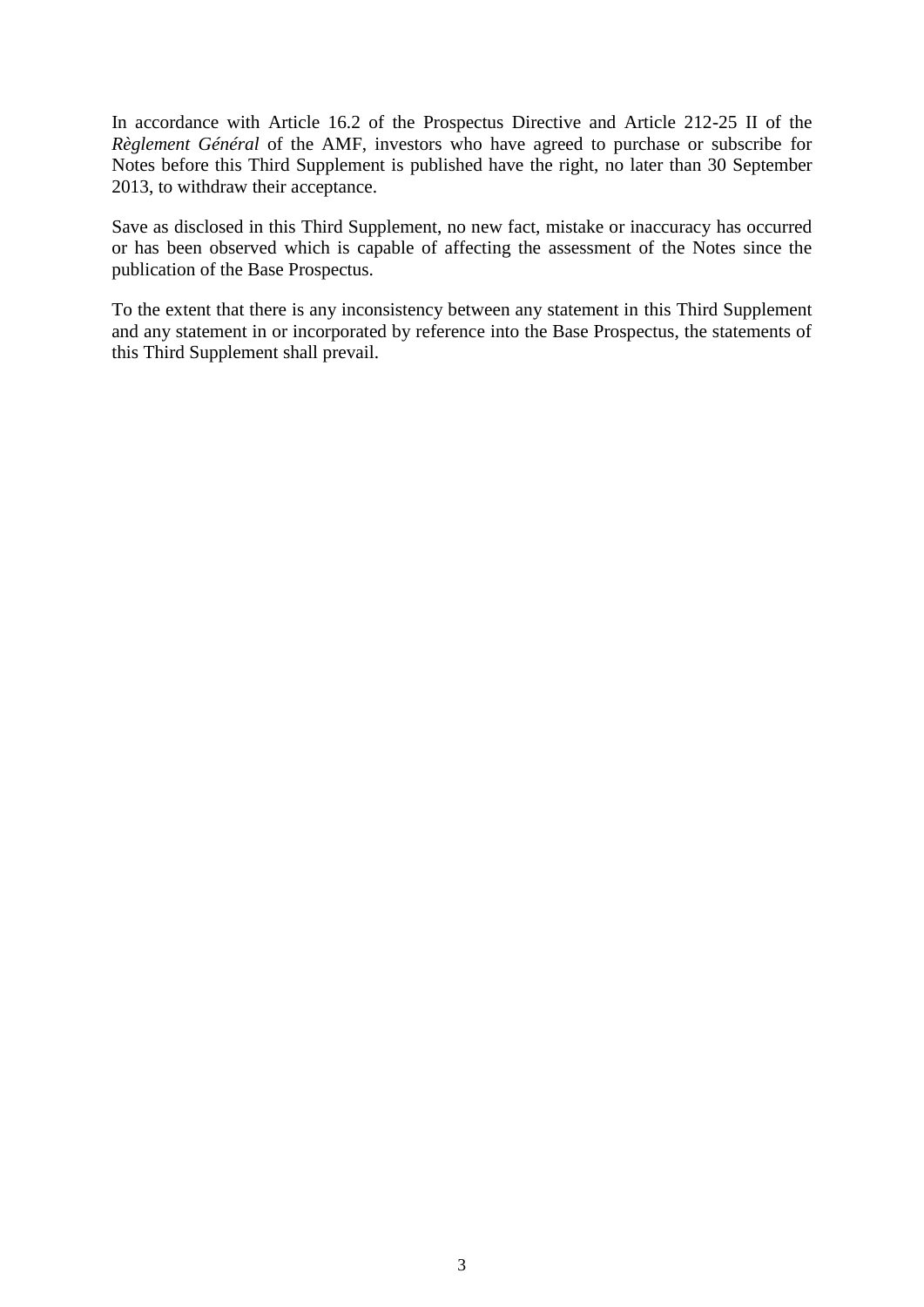## **TABLE OF CONTENTS**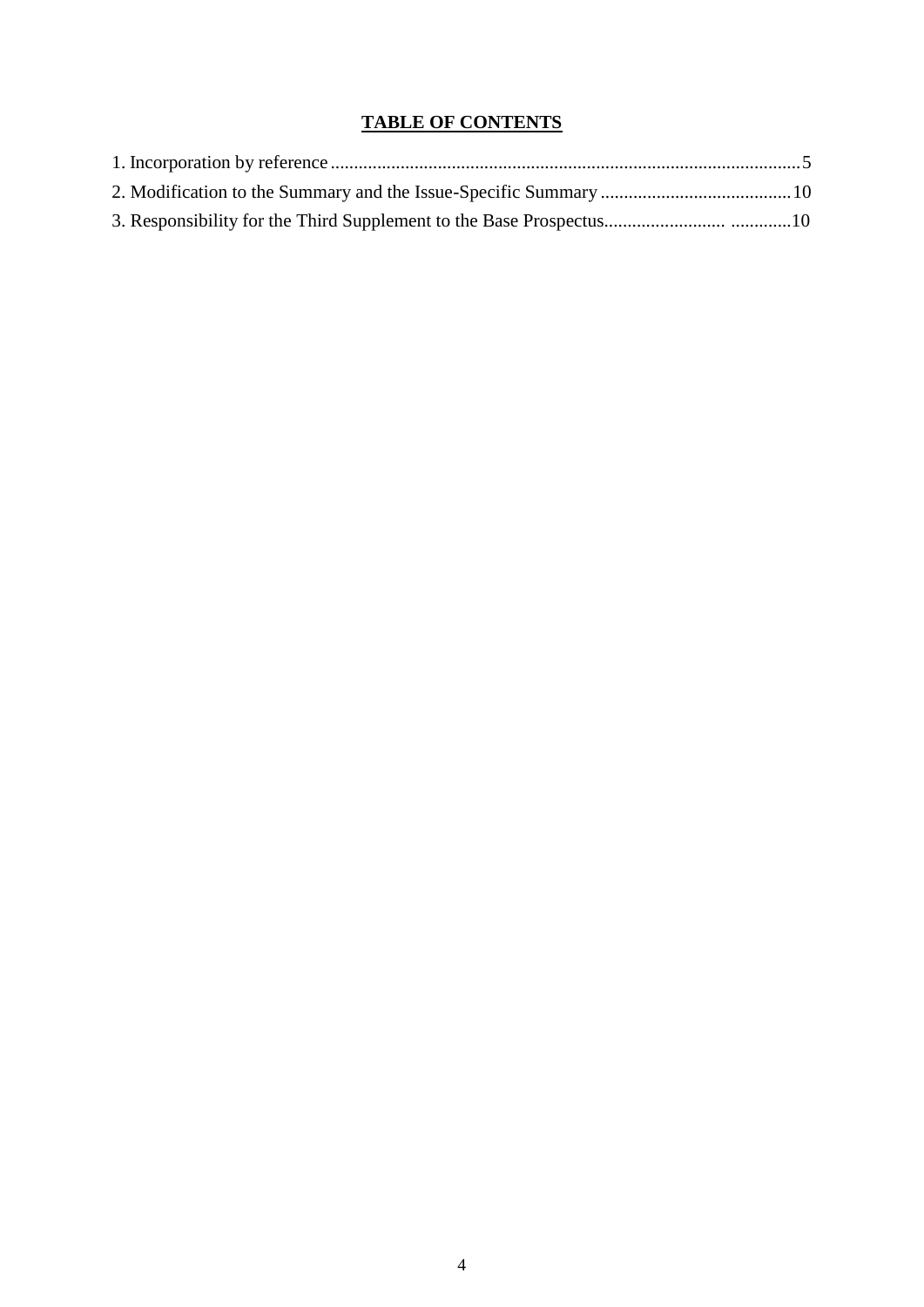### <span id="page-4-0"></span>1. **INCORPORATION BY REFERENCE**

This Third Supplement incorporates by reference the Morgan Stanley's First Quarterly Report for 2013, the Morgan Stanley's Second Quarterly Report for 2013, the 2012 MSIP Annual Report and Financial Statement, the 2013 MSIP Half Yearly Financial Report, the 2012 MSBV Annual Report and Financial Statement and the 2013 MSBV Interim Financial Report and supplements the section entitled "*Documents incorporated by reference*" contained on pages 47 to 53 of the Base Prospectus.

The information incorporated by reference must be read in conjunction with the crossreference table below which supplements the table of information incorporated by reference in the section entitled "*Documents incorporated by reference*" of the Base Prospectus.

### **Table of information incorporated by reference**

| <b>Morgan Stanley</b>                                     |     | <b>Information incorporated by</b><br>reference   | Page      |  |
|-----------------------------------------------------------|-----|---------------------------------------------------|-----------|--|
| Morgan Stanley's First Quarterly Report for<br>2013       |     | The entire document                               |           |  |
| Morgan Stanley's Second Quarterly Report<br>for 2013      |     | The entire document                               |           |  |
| Morgan Stanley & Co. International plc                    |     | <b>Information incorporated by</b><br>reference   | Page      |  |
| 2012 MSIP Annual Report and Financial<br><b>Statement</b> | (a) | Independent auditor's<br>report                   | $14 - 15$ |  |
|                                                           | (b) | Consolidated income<br>statement                  | 16        |  |
|                                                           | (c) | Consolidated statement of<br>comprehensive income | 17        |  |
|                                                           | (d) | Consolidated statement of<br>changes in equity    | 18        |  |
|                                                           | (e) | Consolidated statement of<br>financial position   | 19        |  |
|                                                           | (f) | Consolidated statement of<br>cash flows           | 20        |  |
|                                                           | (g) | Notes to the consolidated<br>financial statements | 21-105    |  |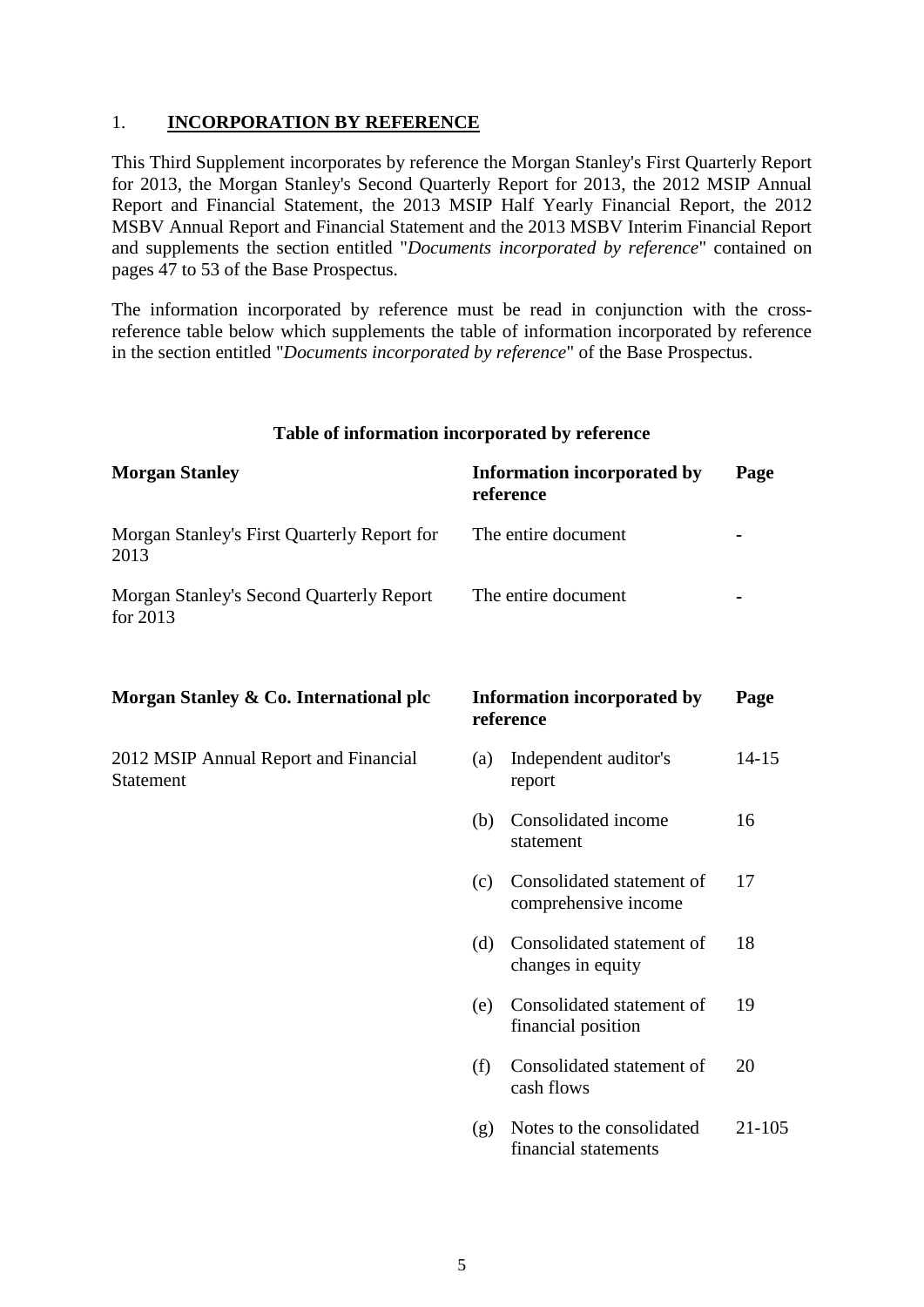- (h) Balance sheet of MSIP 106
- (i) Notes to MSIP financial statements 107-135
- 2013 MSIP Half Yearly Financial Report (a) Independent review report 12
	-
	- (b) Condensed consolidated income statement 13
	- (c) Condensed consolidated statement of comprehensive income 14
	- (d) Condensed consolidated 15 statement of changes in equity
	- (e) Condensed consolidated 16 statement of financial position
	- (f) Condensed consolidated 17 statement of cash flows
	- (g) Notes to the condensed 18-66 consolidated financial statements

2012 MSBV Annual Report and Financial **Statement** 

### **Morgan Stanley B.V. Information incorporated by reference** Page

- (a) Independent auditor's report 49-50
- (b) Statement of comprehensive income 8
- (c) Statement of changes in equity 9
- (d) Statement of financial position 10
- (e) Statement of cash flows 11
- (f) Notes to the financial statements 12-47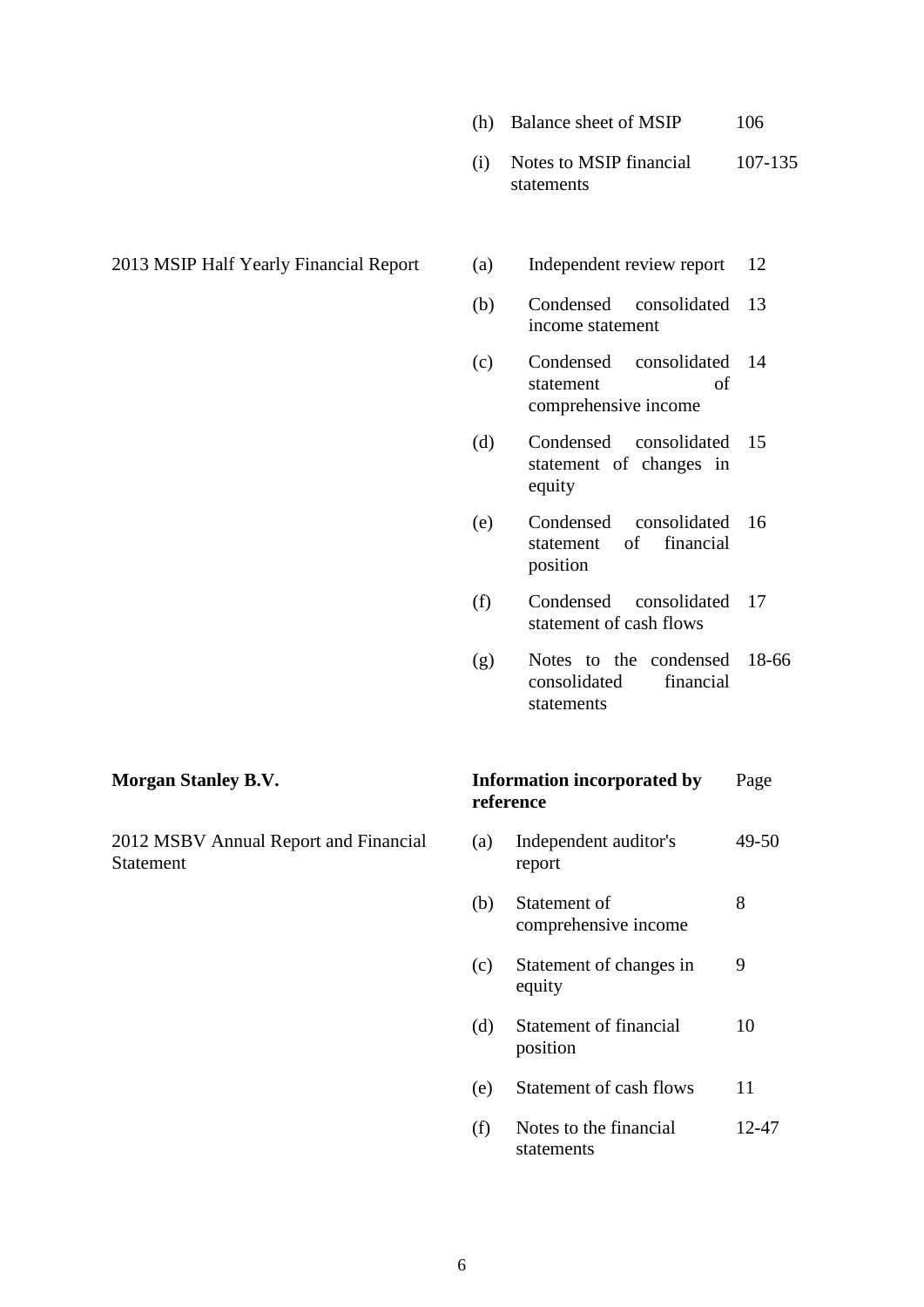(g) Additional information 48

 $2013$  MSBV Interim Financial Report (a)

- comprehensive income Condensed statement of 8
- (b) Condensed statement of 9 changes in equity
- (c) Condensed statement of 10 financial position
- (d) Condensed statement of 11 cash flows
- (e) Notes to the condensed 12-38 financial statements
- (f) Report of the independent 39 auditors of Morgan Stanley B.V.

Any information not listed in the above cross-reference tables but included in the Morgan Stanley's First Quarterly Report for 2013, the Morgan Stanley's Second Quarterly Report for 2013, the 2012 MSIP Annual Report and Financial Statement, the 2013 MSIP Half Yearly Financial Report, the 2012 MSBV Annual Report and Financial Statement and the 2013 MSBV Interim Financial Report is deemed to be incorporated by reference in this Third Supplement.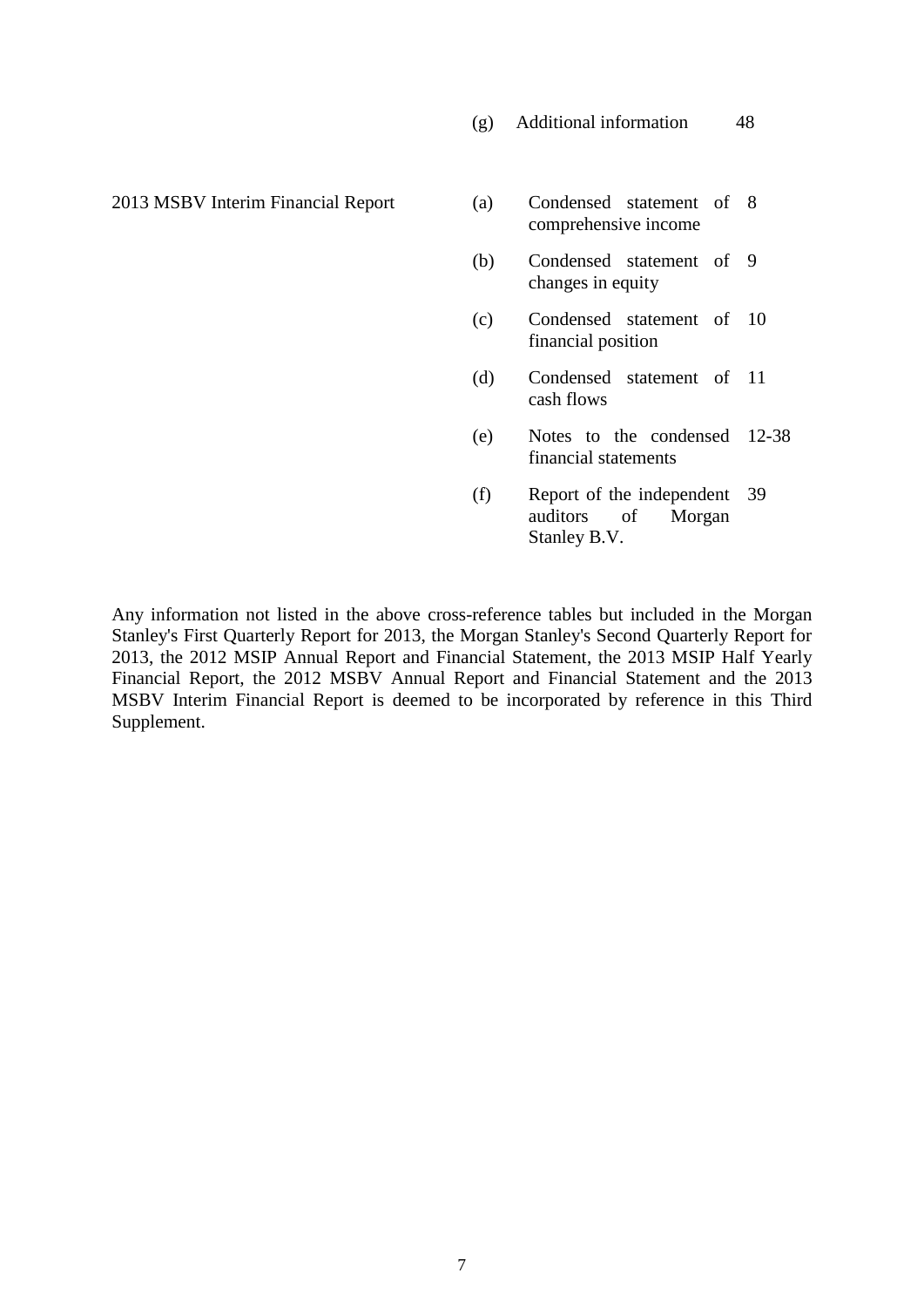### 2. **MODIFICATION TO THE SUMMARY AND THE ISSUE-SPECIFIC SUMMARY**

Element B.12 (*Selected Historical Key Financial Information*) of the Summary and of the Issue-Specific Summary as modified below replaces in its entirety Element B.12 (*Selected Historical Key Financial Information*) at pages 4 and 290 of the Base Prospectus.

| <b>B.12</b> | <b>Selected</b><br><b>Historical</b>                  | Selected key financial information relating to MSIP:                                                                                                                                                                                                                                                                                              |                |                |                 |                 |
|-------------|-------------------------------------------------------|---------------------------------------------------------------------------------------------------------------------------------------------------------------------------------------------------------------------------------------------------------------------------------------------------------------------------------------------------|----------------|----------------|-----------------|-----------------|
|             | <b>Key</b><br><b>Financial</b><br><b>Information:</b> |                                                                                                                                                                                                                                                                                                                                                   | 31 Dec<br>2011 | 31 Dec<br>2012 | 30 June<br>2012 | 30 June<br>2013 |
|             |                                                       | <b>Balance Sheet</b>                                                                                                                                                                                                                                                                                                                              |                |                |                 |                 |
|             |                                                       | (in \$millions)                                                                                                                                                                                                                                                                                                                                   |                |                |                 |                 |
|             |                                                       | <b>Total Assets</b>                                                                                                                                                                                                                                                                                                                               | 575,585        | 564,411        | 598,193         | 613,232         |
|             |                                                       | <b>Total Liabilities and</b><br>Equity                                                                                                                                                                                                                                                                                                            | 575,585        | 564,411        | 598,193         | 613,232         |
|             |                                                       | Consolidated<br>Income<br>Statement                                                                                                                                                                                                                                                                                                               |                |                |                 |                 |
|             |                                                       | (in \$ millions)                                                                                                                                                                                                                                                                                                                                  |                |                |                 |                 |
|             |                                                       | <b>Net Trading Revenues</b>                                                                                                                                                                                                                                                                                                                       | 3,814          | 3,717          | 2,136           | 1,974           |
|             |                                                       | (Loss)/Profit before tax                                                                                                                                                                                                                                                                                                                          | 825            | 242            | 499             | (136)           |
|             |                                                       | (Loss)/Profit for the<br>year/period                                                                                                                                                                                                                                                                                                              | 573            | 9              | 249             | (192)           |
|             |                                                       | There has been no material adverse change in the prospects of MSIP since 31<br>December 2012, the date of the latest published annual audited accounts of MSIP,<br>and there has been no significant change in the financial or trading position of the<br>MSIP Group since 30 June 2013.<br>Selected key financial information relating to MSBV: |                |                |                 |                 |
|             |                                                       |                                                                                                                                                                                                                                                                                                                                                   | 31 Dec         | 31 Dec         | 30 June         | 30 June         |
|             |                                                       |                                                                                                                                                                                                                                                                                                                                                   | 2011           | 2012           | 2012            | 2013            |
|             |                                                       | Statement of financial<br>positions<br>$(in \in 000)$                                                                                                                                                                                                                                                                                             |                |                |                 |                 |
|             |                                                       | <b>Total Assets</b>                                                                                                                                                                                                                                                                                                                               | 4,187,365      | 6,519,685      | 7,007,785       | 9,598,730       |
|             |                                                       | Total Liabilities and<br>Equity                                                                                                                                                                                                                                                                                                                   | 4,187,365      | 6,519,685      | 7,007,785       | 9,598,730       |
|             |                                                       | of<br>Statement<br>comprehensive income                                                                                                                                                                                                                                                                                                           |                |                |                 |                 |
|             |                                                       | $(in \in 000)$                                                                                                                                                                                                                                                                                                                                    |                |                |                 |                 |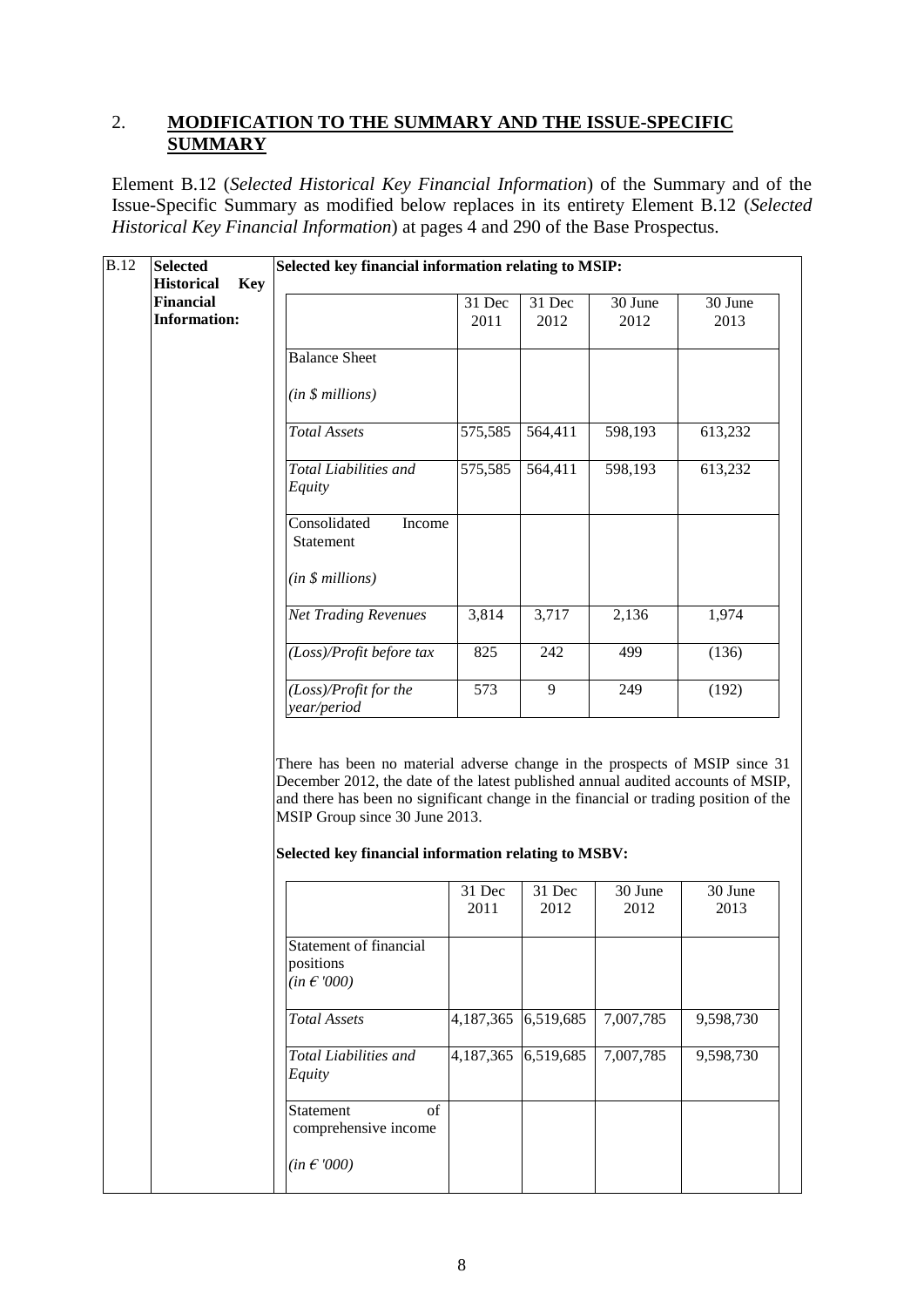| Net gains (losses) on $(538,848)$<br>financial instruments<br>classified as held for<br>trading               |         | (81,202) | (325,085) | 17,643    |
|---------------------------------------------------------------------------------------------------------------|---------|----------|-----------|-----------|
| Net gains $\land$ (losses) on<br>financial instruments<br>designated at fair value<br>through profit or loss. | 538,848 | 81,202   | 325,085   | (17, 643) |
| Profit before tax                                                                                             | 4,020   | 4,875    | 2,257     | 3,005     |
| <i>Profit for</i><br>the year/period                                                                          | 3,026   | 3,679    | 1,693     | 2,254     |

There has been no material adverse change in the prospects of MSBV since 31 December 2012, the date of the latest published annual audited accounts of MSBV, and there has been no significant change in the financial or trading position of MSBV since 30 June 2013.

### **Selected key financial information relating to Morgan Stanley:**

|                                                                                  | 31 Dec<br>2011 | 31 Dec<br>2012 | 30 June<br>2012 | 30 June<br>2013 |
|----------------------------------------------------------------------------------|----------------|----------------|-----------------|-----------------|
| <b>Balance Sheet</b>                                                             |                |                |                 |                 |
| (in \$ millions)                                                                 |                |                |                 |                 |
| Total assets                                                                     | 749,898        | 780,960        | 748,517         | 802,691         |
| Total<br>liabilities,<br>redeemable<br>noncontrolling<br>interests<br>and equity | 749,898        | 780,960        | 748,517         | 802,691         |
| <b>Consolidated Income</b><br>Statement                                          |                |                |                 |                 |
| (in \$millions)                                                                  |                |                |                 |                 |
| Net revenues                                                                     | 32,236         | 26,112         | 13,866          | 16,661          |
| Income from<br>continuing operations<br>before tax                               | 6,099          | 515            | 1,139           | 3,357           |
| Net income                                                                       | 4,645          | 716            | 884             | 2,422           |

There has been no material adverse change in the prospects of Morgan Stanley since 31 December 2012 the date of the latest published annual audited accounts of Morgan Stanley, and there has been at the date of this Prospectus no significant change in the financial or trading position of Morgan Stanley since 30 June 2013.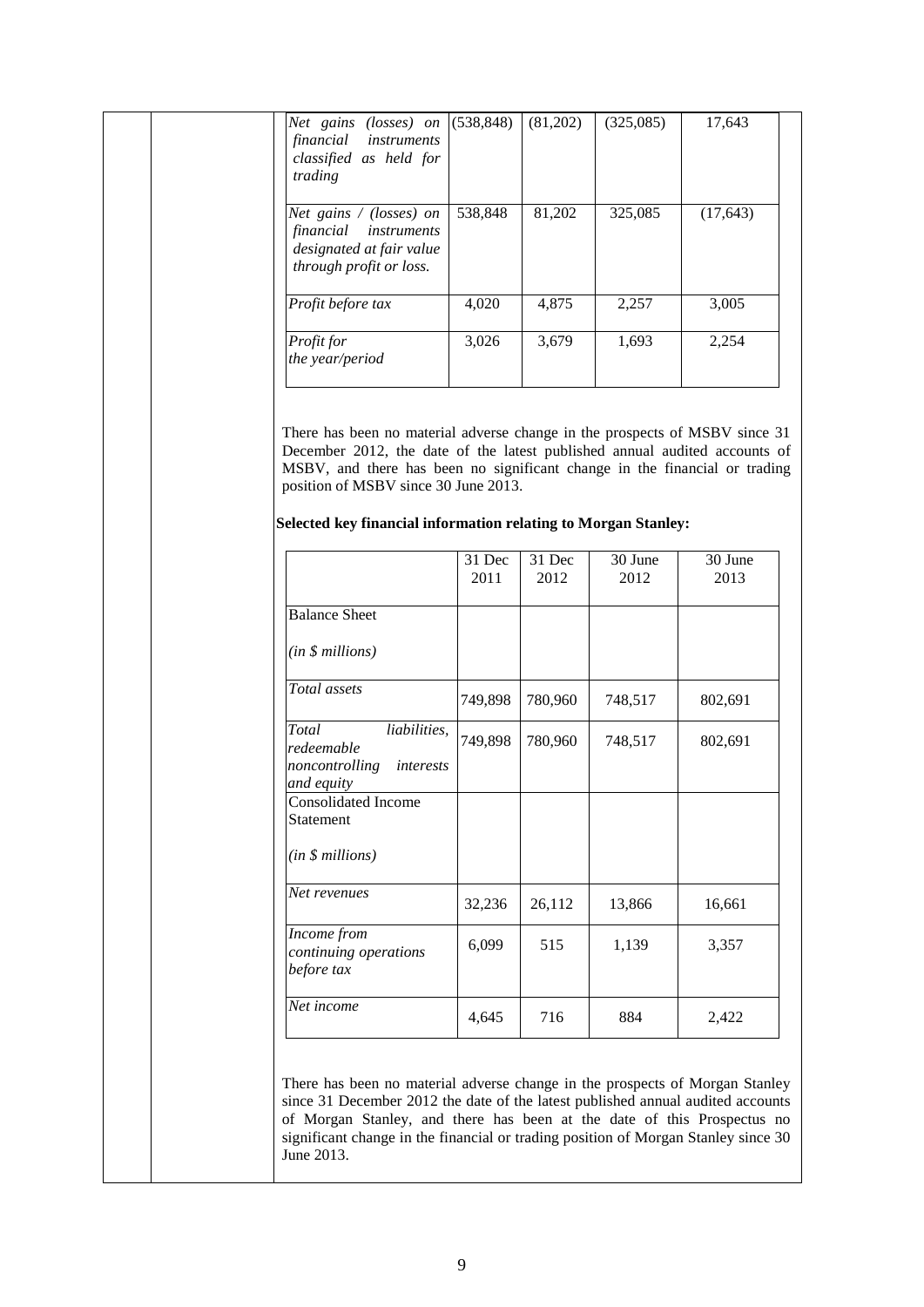### <span id="page-9-0"></span>**RESPONSIBILITY FOR THE THIRD SUPPLEMENT TO THE BASE PROSPECTUS**

### **Persons responsible for this Supplement**

We hereby certify, after having taken all reasonable care to ensure that such is the case, that the information contained in this Third Supplement to Base Prospectus (except the information relating to Morgan Stanley and MSIP) is, to the best of our knowledge, in accordance with the facts and contains no omission likely to affect its import.

> **Morgan Stanley B.V.** Luna Arena Herikerbergweg 238 1101 CM Amsterdam Zuidoost The Netherlands

Duly represented by: TMF Management BV in its capacity as Managing Director

Duly represented by: Jos van Uffelen and Sandra Lombert in their capacity of attorney in fact of TMF Management BV

on 26 September 2013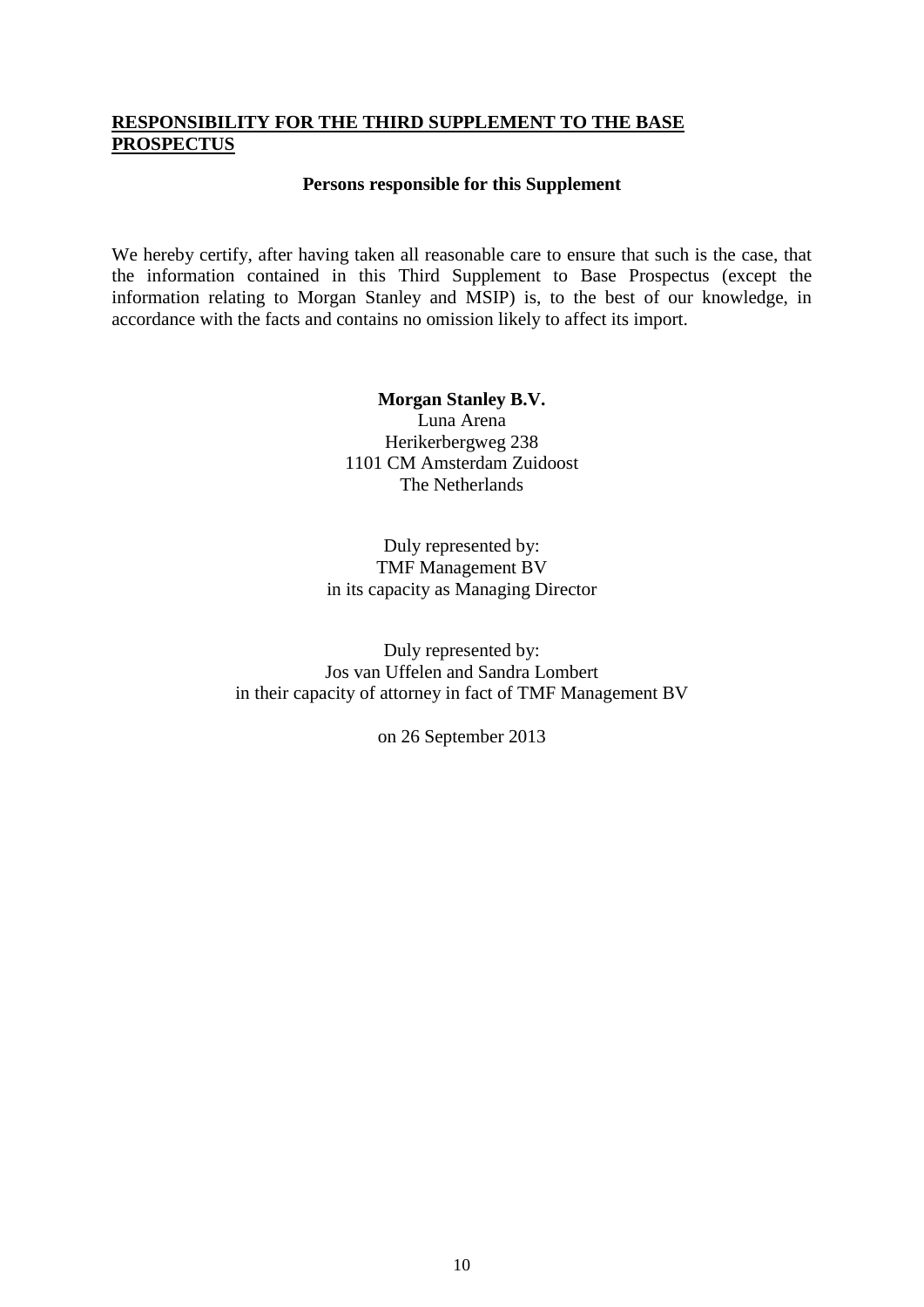We hereby certify, after having taken all reasonable care to ensure that such is the case, that the information contained in this Third Supplement to Base Prospectus (except the information relating to Morgan Stanley and MSBV) is, to the best of our knowledge, in accordance with the facts and contains no omission likely to affect its import.

### **Morgan Stanley & Co. International plc**

25 Cabot Square Canary Wharf London E14 4QA United Kingdom

Duly represented by: David Russell in its capacity as Director

on 26 September 2013